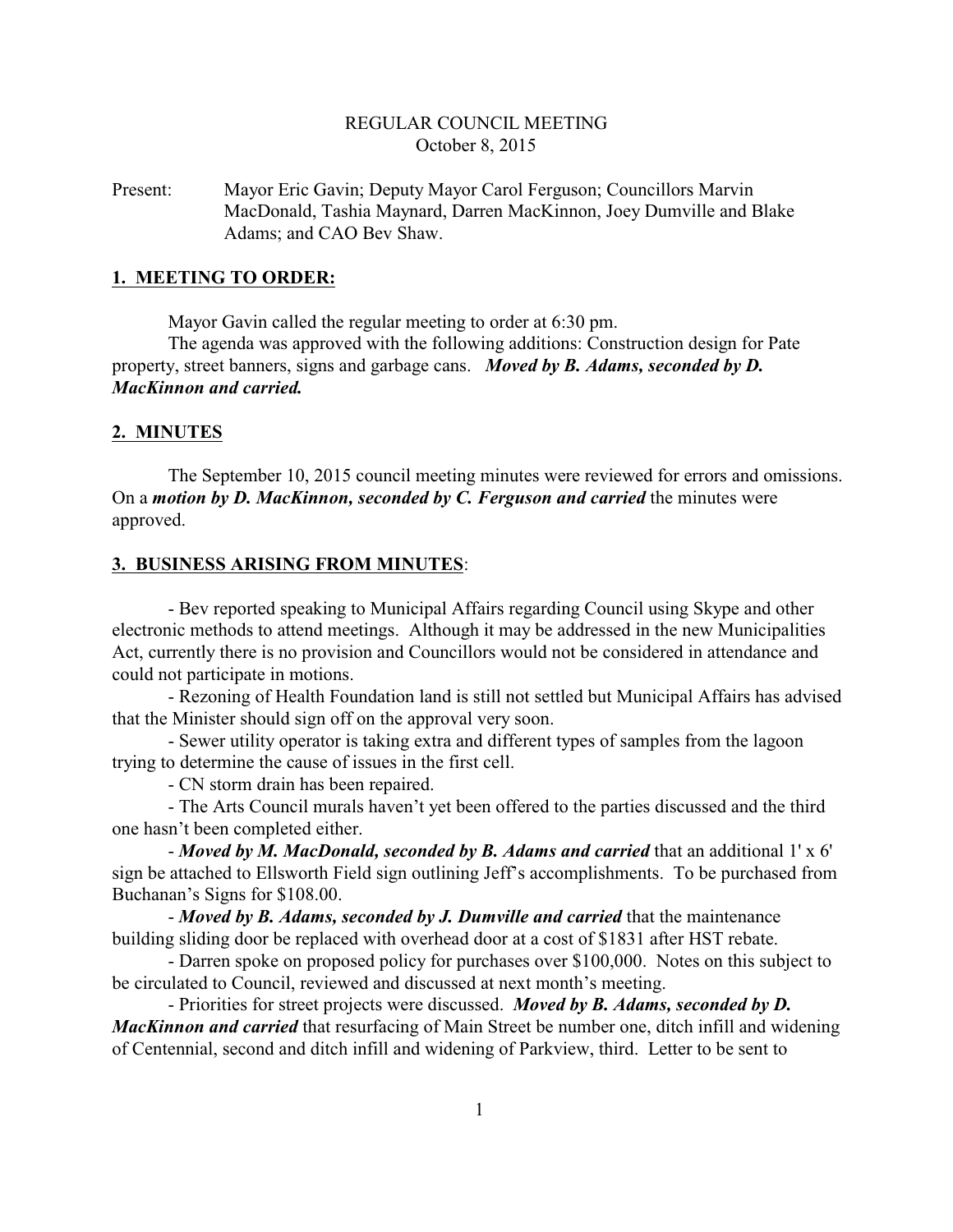Province early next season.

- Drainage issue on Main Street was addressed by Province. Ditches were dug out and new culverts installed.

- Carol and Tashia were excused from the meeting while discussion held on new town signage. Quotes received included one from Ferguson's therefore a conflict. It was agreed that brick style from Ferguson's was too expensive. *Moved by M. MacDonald, seconded by J. Dumville and carried* that the 4 x 8 sheet style be used and the sign be located on the north side of street as existing one is. One more quote to be obtained and to include 3- 4x4 welcome signs as other quotes do.

- Letter to Credit Union to be mailed tomorrow.

*Police -* RCMP Cpl. Scott Lundrigan present and Eric asked for his report. The written report for September was circulated to Council. Tashia advised that she has spoken with Dawn Moase of Department of Transportation regarding the speed monitor. Cpl. Lundrigan advised that school bus safety is an issue and that plans for Halloween include all available members as usual.

#### **4. FINANCIAL BUSINESS:**

September 2015 revenue for general \$61,984.05, expenses for general \$57,287.86; Bank balance at the end of September 2015 - general \$74,156.12. September 2015 revenue for sewer \$3,571.46; expenses \$19,477.45 and bank balance at the end of September 2015 \$38,108.24.

Report on 2015 Nationals revenue and expenses circulated to Council. General and sewer budget update to September 30, 2015 also circulated.

Noted that a donation from Bethany Pridham's co-ed softball tournaments in the amount of \$675 was accepted and that it was suggested by Bethany it be credited to the Recreation budget.

 It was *moved by M. MacDonald, seconded by J. Dumville and carried* that financial report for September, 2015 be approved.

During budget discussions Eric reported that a portion of the Main Street sidewalk is undermined - to have Dale check.

#### **5. NEW BUSINESS**

*1. Mayor's report* - Eric reported attending the new doctor and dentist reception held recently at the Pier in Northport.

2. *Administrator's report -* Bev reported completing the gas tax surveys for Infrastructure Secretariat, submitting the summer job claim forms, and establishing the federal on line contact for lagoon sample reporting. Also met with Red Cross volunteer David Clark re emergency shelters and attended the information session by Infrastructure Secretariat. Complaints have been received regarding odor from farm but contacts with Department of Agriculture were useless and PEI Environment haven't responded as yet.

# *3. Reports from Departments*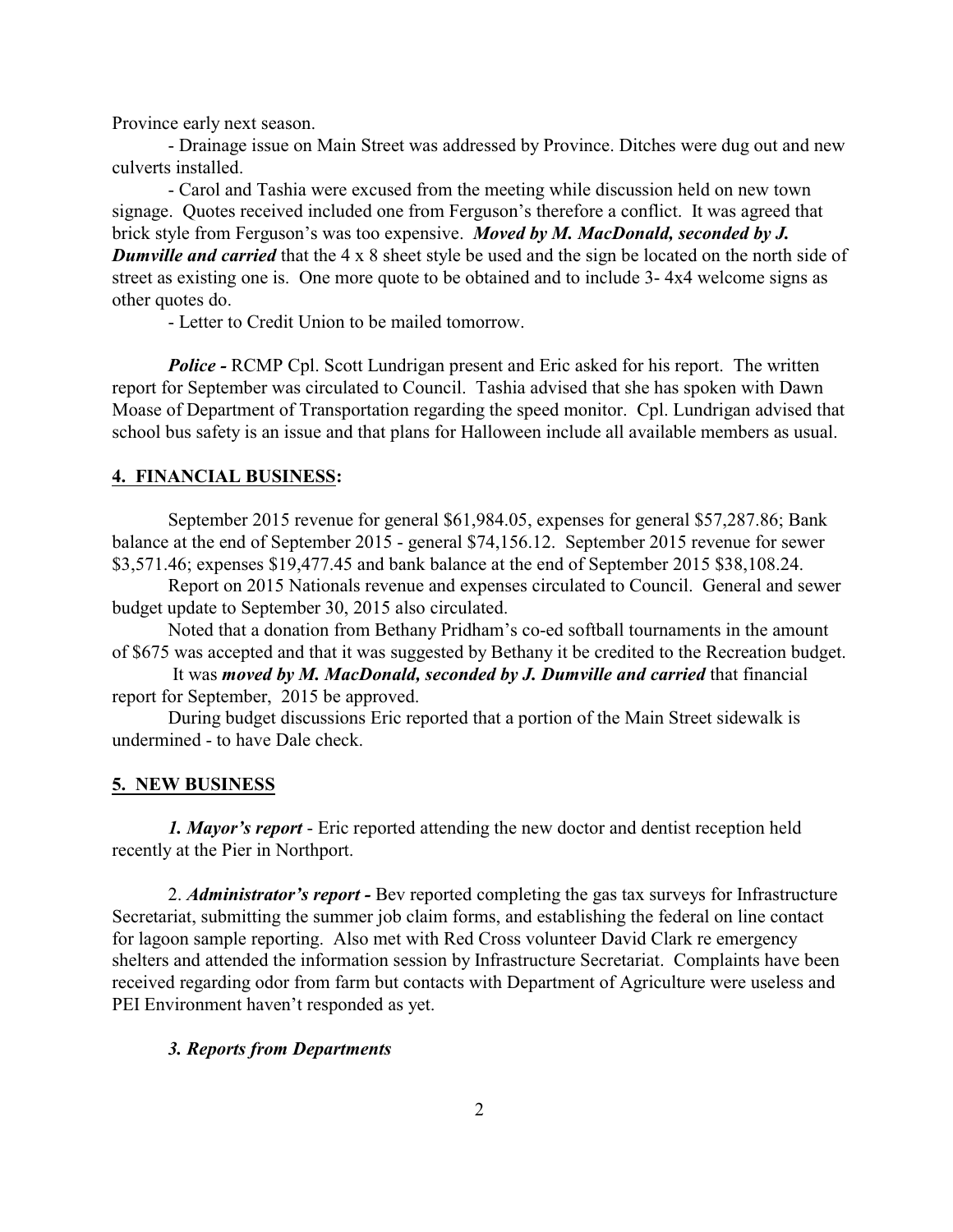*Development & Tourism* - Blake reported attending the O'Leary Region Business Association meeting, met with planner regarding the Pate property design and met with the committee involved in a community care facility proposal. He presented a new design for the Pate subdivision, cutting out one third of the street construction. Council approved therefore will proceed with RFP for engineering services. Eric expressed concern that the O'Leary Cooperative Insurance office is relocating to Bloomfield. Apparently it's an amalgamation of the Tignish and O'Leary office. Council agreed a letter be sent expressing Council's regret to their leaving town.

*Fire Protection* - Chief's report for September circulated. The department responded to 7 emergency calls in this period and property loss estimated at \$810,000.

*Recreation -* Jeff's report circulated to Council and Darren elaborated on the highlights. *Mvoed by M. MacDonald, seconded by B. Adams and carried* that Jeff attend the Softball Canada AGM in Winnipeg and to reimburse expenses for meals, car travel, parking fees at airport and hotel room. Softball Canada is paying flight costs. Council discussed hosting an appreciation night for the volunteers involved in the 2015 Nationals. *Moved by J. Dumville, seconded by D. MacKinnon and carried* that the hosting application submission for the 2016 Senior Womens Nationals be approved and that an appreciation night be held for the 2015 volunteers. Darren to work with Jeff on these two matters.

*Streets & Sidewalks (Tashia) -* Eric mentioned Kent Street ditched and culverts replaced from Gaspe Road to Gray's apartment building.

*Properties -* Joey reported the storm drain at CN repaired and the station house deck being repaired.

**Sanitation -** Eric reported that Sewer Utility Operator still testing at the lagoon trying to discover the cause of the lagoon's poor condition. AJL Construction to start on Monday or Tuesday on the Gaspe Road Sewer Project and then to replace the services at ADIC and CN. RESOLUTION RE 2015 GASPE ROAD SEWER REPLACEMENT:

WHEREAS the Town of O'Leary obtained funding through Infrastructure Secretariat Small Communities Fund in the amount of \$74,468.56 to replace a section of sewer main on Gaspe Road;

WHEREAS the lowest tender for the project was received from AJL Limited at \$112,518 and the balance to be financed by the Town of O'Leary Sewer Utility;

THEREFORE BE IT RESOLVED that the tender be awarded to AJL Limited.

*Moved by Blake Adams, seconded by Marvin MacDonald and carried.*

*4. Maintenance shed door* - Motion passed earlier in meeting.

5. *FPEIM nominations - Moved by B. Adams, seconded by J. Dumville and carried* that Marvin MacDonald be nominated to the position of Prince County representative of the Towns Caucus of FPEIM.

*6. New door for complex* - the main door of complex, for the third time, had to be repaired but isn't expected to last long due to parts being worn out and inability to purchase parts for the old door. *Moved by D. MacKinnon, seconded C. Ferguson and carried* that prices be obtained for replacement and have the job done as soon as possible.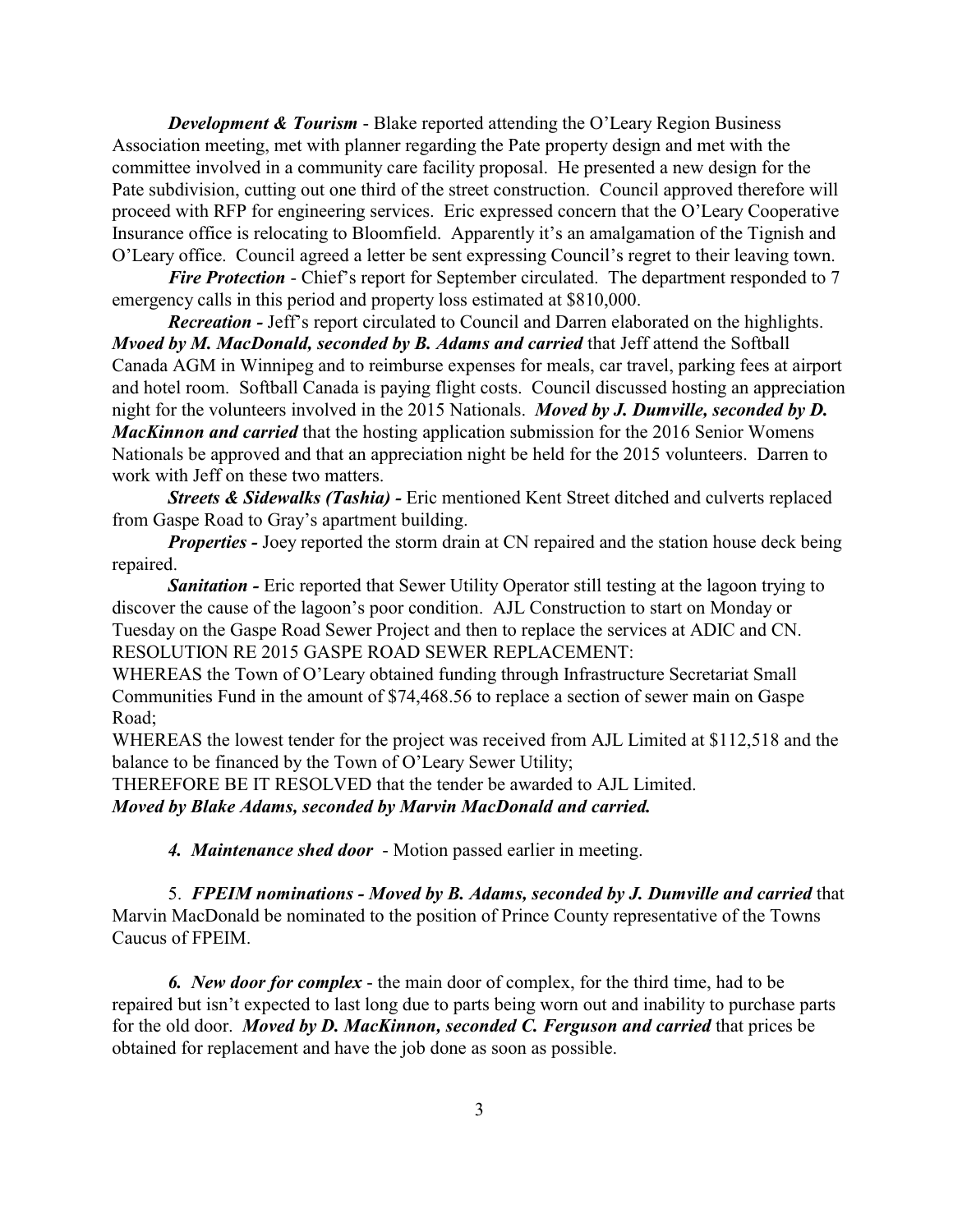*7. Update of bylaws -* All bylaws need to be updated due to change to town status therefore a couple will be presented to Council each month. Town of O'Leary Bylaw # 2015 - 1 Relating to Town of O'Leary Council Honorariums was approved for first reading on a *motion by B. Adams, seconded by D. MacKinnon and carried.* Town of O'Leary Bylaw # 2015 - 2 Relating to Businesses and Licensing Thereof was approved for first reading on a *motion by T. Maynard, seconded by J. Dumville and carried.*

*8. Boundary extension re Pate and lagoon properties - Moved by B. Adams, seconded by C. Ferguson and carried* that the Town apply to the Province for boundary extension as per the following resolution:

# RESOLUTION REGARDING BOUNDARY EXTENSION

WHEREAS the Town of O'Leary owns land not within Town boundaries described as  $PID #$ 43562 and PID # 43661;

WHEREAS financial effect will be minimal to affected properties described as PID #42556, #672469, #727859, #43612, and #474593 and these properties are located adjacent to or between town owned property;

WHEREAS the Town plans to develop PID #43661 and it is reasonable that PID #43562, being owned by the Town and being location of sewer utility lagoons, be annexed;

THEREFORE BE IT RESOLVED that a boundary extension application be submitted to the Province of PEI for aforementioned properties outlined in red on attached map.

# *9. Other business & correspondence:*

**Barclay Road closure** - The O'Leary United Church requested that on December 12, 2015 (storm date December 13, 2015) a portion of Barclay Road be closed to allow their fundraising committee to conduct a live nativity event. *Moved by B. Adams, seconded by M. MacDonald and carried* that Town Council submit a request to the PEI Department of Transportation on behalf of the O'Leary United Church to allow this closure from 5 - 9 pm on December  $12<sup>th</sup>$  or December  $13<sup>th</sup>$  on Barclay Road from Main Street to Community Street with the following conditions: That Department of Transportation provides proper barricades; Main Street remains unimpeded; notice be sent to affected residents, general public, Fire Department, EMS and RCMP; and that one side of the street be left free of vehicles, props and animals so that emergency vehicles can have easy access if required.

**Lapel pins -** *Moved by C. Ferguson, seconded by D. MacKinnon and carried* that new lapel pins be ordered from Elfrieda Enterprises for \$.85 each for 2000.

**Maple Leaf Curling Club -** Council agreed that the Town could be added to the Curling Club website.

**Garbage cans** - Council agreed that attractive garbage receptacles be placed around town next season. Signs to be placed at walking track re - Surveillance cameras, littering fines \$100